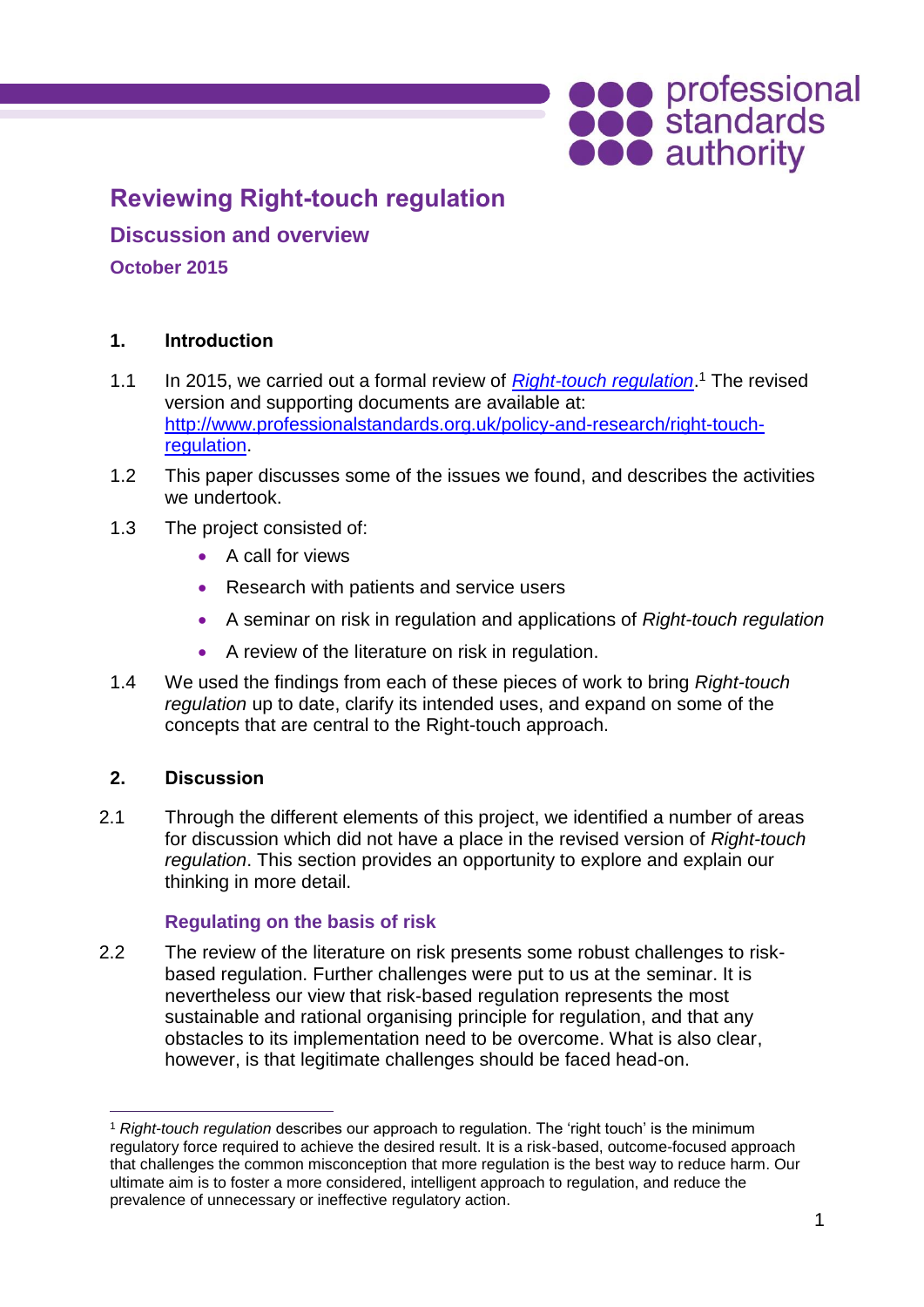- 2.3 Perhaps the most controversial aspect of risk-regulation is the idea that some risks of harm can be tolerated, and that it is legitimate for a public authority to make a conscious decision to tolerate certain risks – i.e. to accept that some people are likely be harmed as a result of a policy decision. This may seem particularly unacceptable from an authority that has a duty of care towards members of the public. It is, however, simply a reflection of the fact that it is impossible to eliminate all risks and that some trade-offs must be made. As individuals, we readily take personal risks (e.g. smoking, drinking, extreme sports); as members of a society, we are also prepared to tolerate risks collectively (e.g. deaths as a result of car accidents). We accept these risks either because the benefits are deemed to outweigh the risks, or because eliminating the risks is a practical impossibility.
- 2.4 In our view, clear and honest communication about the rationale underpinning regulatory decisions can make a significant contribution to maintaining public confidence in regulation. It is preferable by far to manage public expectations about what regulators can achieve than to set regulation up to fail through the passive acceptance of the unrealistic outcomes that regulators are sometimes expected to deliver. In addition, perceptions about risks are often skewed – riskbased approaches can introduce some rationality to the conversation.
- 2.5 We should not make light of the methodological challenges for risk-based regulation. The difficulty of obtaining reliable data seems to be a perennial issue in health and social care. For example, most of the regulators we oversee collect diversity monitoring data. It is tempting to analyse fitness to practise data using these categories, and to conclude from a correlation that there is a causal relationship between a group's protected characteristic(s) and the risk it poses. In fact this kind of analysis may tell us little beyond pointing us in the direction of further research.
- 2.6 This type of approach in the regulation of professionals tends to assume that harm arises out of factors relating only to the practitioner in question. The reality is that mistakes, poor practice, and perhaps less obviously deliberate harm are caused by a combination of factors relating both to the practitioners and to the systems and environments in which they operate. Analyses looking for predictors relating to individuals are limited and should be complemented with other analyses that look for predictors in the working environment. An example of this would be to identify the points in a patient's journey where risks are heightened, and the reasons for this heightened risk.<sup>2</sup>
- 2.7 There would be great benefit therefore in professional regulators and other agencies in our sector working together to identify useful sources of information, and to analyse data intelligently to identify risks of harm and their causes.<sup>3</sup>

 $\overline{a}$ 

<sup>2</sup> Van Rensen, E. (June 2015) *Using video reflectivity for engaging health care professionals in practice improvement*. Building the evidence base of professional regulation: an international perspective Health and Care Professions Council conference, Amsterdam

<sup>3</sup> Sparrow, M (2008) *The Character of Harms: Operational Challenges in Control*. United States of America, Cambridge University Press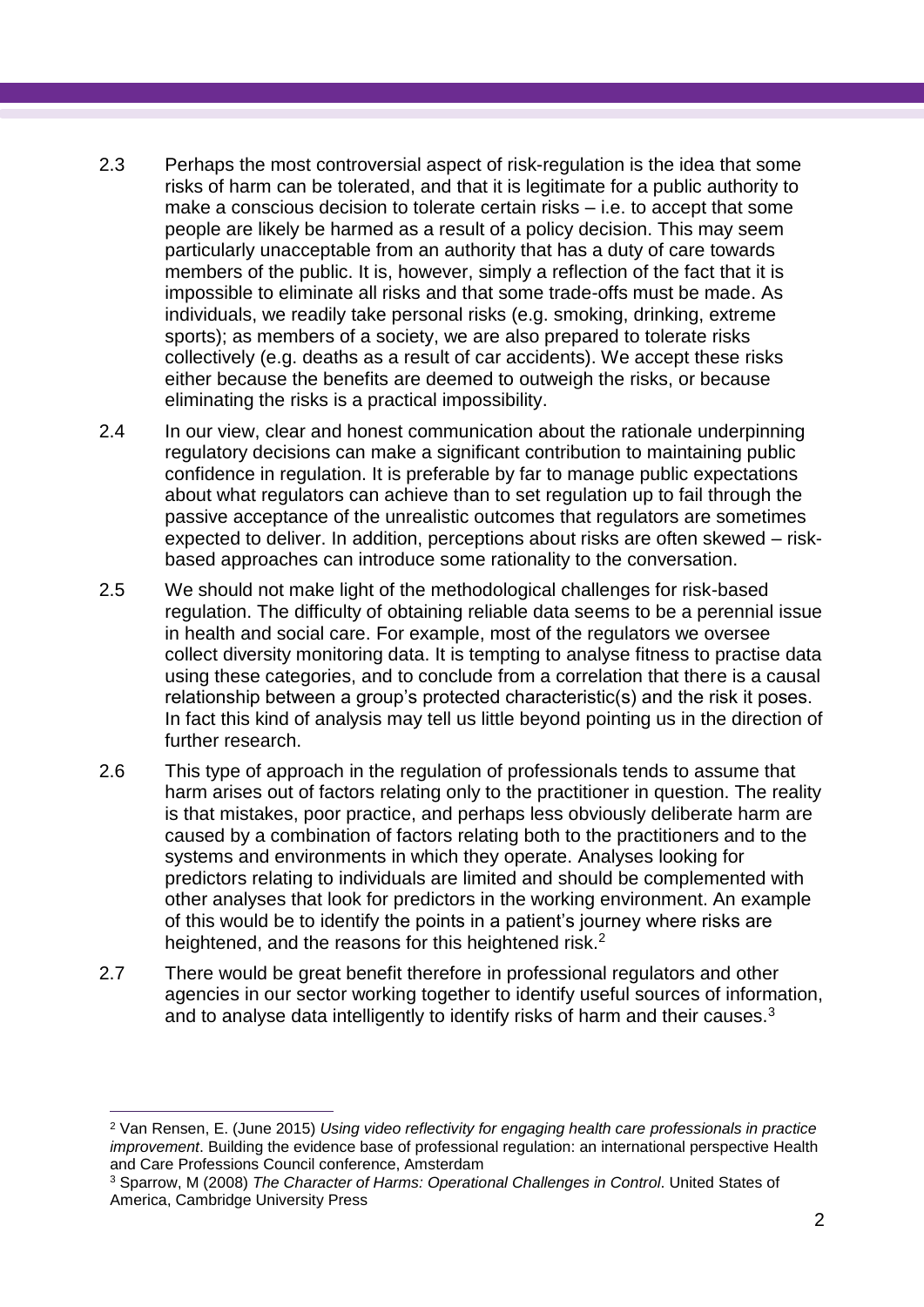#### **Responding to risk**

 $\overline{a}$ 

- 2.8 Once a risk of harm has been identified, regulators need to find ways to change people's behaviour. There was some discussion of this in relation to professional regulation at the seminar we organised. One delegate suggested there may be a gap in the literature on this topic, and our review on risk supports this observation, with the notable exception of Professor Malcolm Sparrow and his work on the sabotage of harms.<sup>4</sup>
- 2.9 Professional regulators of the type that we oversee have both preventative and reactive levers at their disposal, although in practice each regulatory function (standard setting, registration, fitness to practise,<sup>5</sup> and continuing fitness to practise) often fulfils both. Fitness to practise is primarily a reactive function – action in the form of a sanction is taken against a registrant after an incident has occurred. However, it can also have secondary motivating and deterrent functions, which could be described as preventative: it can deter other registrants from committing misconduct by condemning some actions and motivate them to do the right thing by condoning others.
- 2.10 The work the regulators have done on the duty of candour is an illustration of this. For example, the General Dental Council's fitness to practise panels have been asked to take '*very seriously a finding that a dental professional took deliberate steps to avoid being candid with a patient or to prevent someone else from being so*', while the Health and Care Professions Councils' panels have been asked to view demonstrations of candour positively.<sup>6</sup> Unfortunately, the impact of this type of motivating/deterrent action is very difficult to measure.
- 2.11 The distinction between preventative and reactive regulation exposes a paradox in professional regulation: we want the focus of regulation to shift more strongly towards preventing harm, but the powers and expertise of those regulators we oversee are currently underdeveloped in this area. Instead the majority of resources are swallowed up by fitness to practise functions. Our review of the  $cost$ -effectiveness of the regulators we oversee<sup>7</sup> found that on average these organisations spent 62% of their budget on fitness to practise, compared with around 5% on quality assuring education and training, and 17% on registration. We know that caseloads have risen since the data was collected for that report, so can reasonably conclude that this proportion is on the rise.
- 2.12 Not only does such a system fall short of reasonable expectations of regulation, it is also unsustainable in the long run. As we concluded in *Rethinking*

<sup>6</sup> See our November 2014 advice to the Secretary of State: *Progress on strengthening professional regulation's approach to candour and error reporting* [Online]. Available at: [http://www.professionalstandards.org.uk/docs/default-source/psa-library/141127-candour-common](http://www.professionalstandards.org.uk/docs/default-source/psa-library/141127-candour-common-approach-progress-advice-final.pdf?sfvrsn=0)[approach-progress-advice-final.pdf?sfvrsn=0](http://www.professionalstandards.org.uk/docs/default-source/psa-library/141127-candour-common-approach-progress-advice-final.pdf?sfvrsn=0) (Accessed 6 October 2015)

[http://www.professionalstandards.org.uk/docs/default-source/psa-library/november-2012---advice-on](http://www.professionalstandards.org.uk/docs/default-source/psa-library/november-2012---advice-on-cost-effectiveness-and-efficiency.pdf?sfvrsn=0)[cost-effectiveness-and-efficiency.pdf?sfvrsn=0](http://www.professionalstandards.org.uk/docs/default-source/psa-library/november-2012---advice-on-cost-effectiveness-and-efficiency.pdf?sfvrsn=0) (Accessed 1 October 2015)

<sup>4</sup> Sparrow, M. (2008) *The Character of Harms: Operational Challenges in Control*. United States of America, Cambridge University Press.

<sup>&</sup>lt;sup>5</sup> Among the UK health and care professional regulators, the functions that investigate and handle complaints, are known as 'fitness to practise'.

<sup>7</sup> Professional Standards Authority (November 2012) *Review of the cost effectiveness and efficiency of the health professional regulators* [Online] Available at: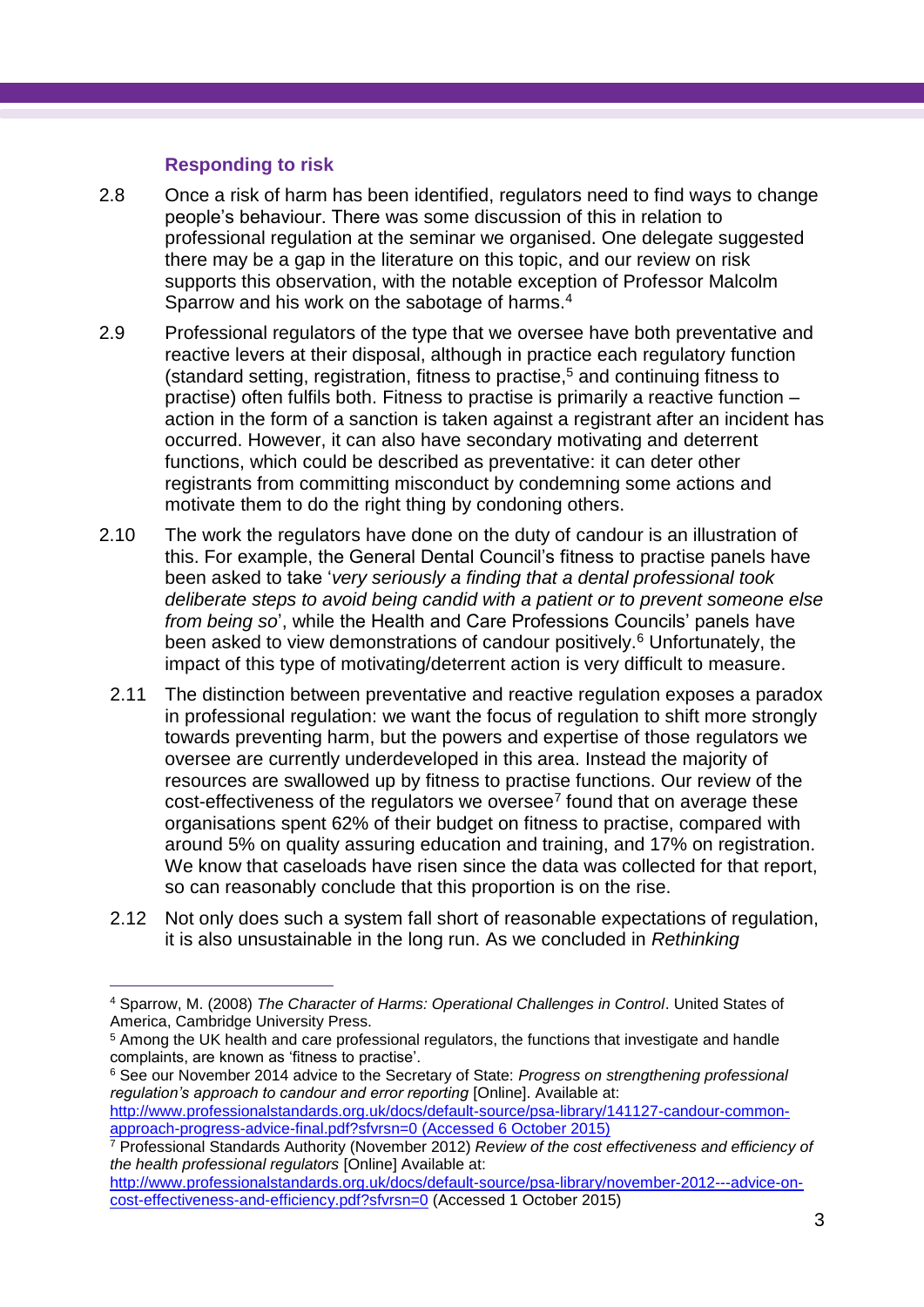regulation,<sup>8</sup> regulation needs to get better at preventing harm. This means developing a better understanding of how to influence the behaviour of professionals, and becoming more sophisticated in how it tackles risks.

2.13 The statutory levers of registration, renewal, and fitness to practise will rarely be the most appropriate tool. Changing behaviour through the intelligent use of education and non-regulatory levers may be more effective and proportionate. Influencing other agencies that are closer to the problem may also be a better solution than introducing new forms of regulation at national level.

#### **The role of professionalism, improvement and innovation**

- 2.14 We were told throughout this project how important it is that the Right-touch approach should support professionalism, improvement and innovation.
- 2.15 *Right-touch regulation* supports both these things by:
	- Discouraging the use of regulation if the risk can be addressed more effectively by agencies closer to the problem, including employers and the professionals themselves, and
	- Encouraging the use of regulatory levers that support positive behaviour change and the exercise of professional judgement rather than seeking to be overly prescriptive.
- 2.16 Professionalism is a term that means different things to different people.<sup>9</sup> The Royal College of Physicians defined professionalism as 'a set of values, behaviours and relationships that underpin the trust the public has in doctors.'<sup>10</sup> We believe that it is primarily the professionalism of doctors, social workers, pharmacists, nurses, physiotherapists and the other regulated professions that ensures the delivery of good care. As we say in *Right-touch regulation,*  regulation is working in the public interest when it supports professionalism and allows it to flourish.
- 2.17 As for improvement, it remains our view that the *primary* purpose of regulation should be the maintenance of the good enough, which in our sector means good enough to practise. In *Rethinking regulation*, we commented on the difficulties faced by regulators who have tried to do both. We concluded that:

'*Once a regulator becomes too intimately involved in putting improvement into effect, it loses its objective and impartial advantage, ends up marking its own homework and being blamed more deeply for continuing problems*.'

 $\overline{a}$ <sup>8</sup> Professional Standards Authority (August 2015) *Rethinking regulation* [Online] Available at: [http://www.professionalstandards.org.uk/library/document-detail?id=f32e5b9e-2ce2-6f4b-9ceb](http://www.professionalstandards.org.uk/library/document-detail?id=f32e5b9e-2ce2-6f4b-9ceb-ff0000b2236b)[ff0000b2236b](http://www.professionalstandards.org.uk/library/document-detail?id=f32e5b9e-2ce2-6f4b-9ceb-ff0000b2236b) (Accessed 10 October 2015)

<sup>&</sup>lt;sup>9</sup> See the research commissioned by the Health and Care Professions Council on professionalism, *Professionalism in healthcare professionals*, available here: [http://www.hpc](http://www.hpc-uk.org/assets/documents/10003771Professionalisminhealthcareprofessionals.pdf)[uk.org/assets/documents/10003771Professionalisminhealthcareprofessionals.pdf](http://www.hpc-uk.org/assets/documents/10003771Professionalisminhealthcareprofessionals.pdf)

<sup>10</sup> Royal College of Physicians (2005) *Doctors in society – Medical professionalism in a changing world – Report of a Working Party* [Online] Available at:

[https://www.rcplondon.ac.uk/sites/default/files/documents/doctors\\_in\\_society\\_reportweb.pdf.](https://www.rcplondon.ac.uk/sites/default/files/documents/doctors_in_society_reportweb.pdf) (Accessed 4 June 2015)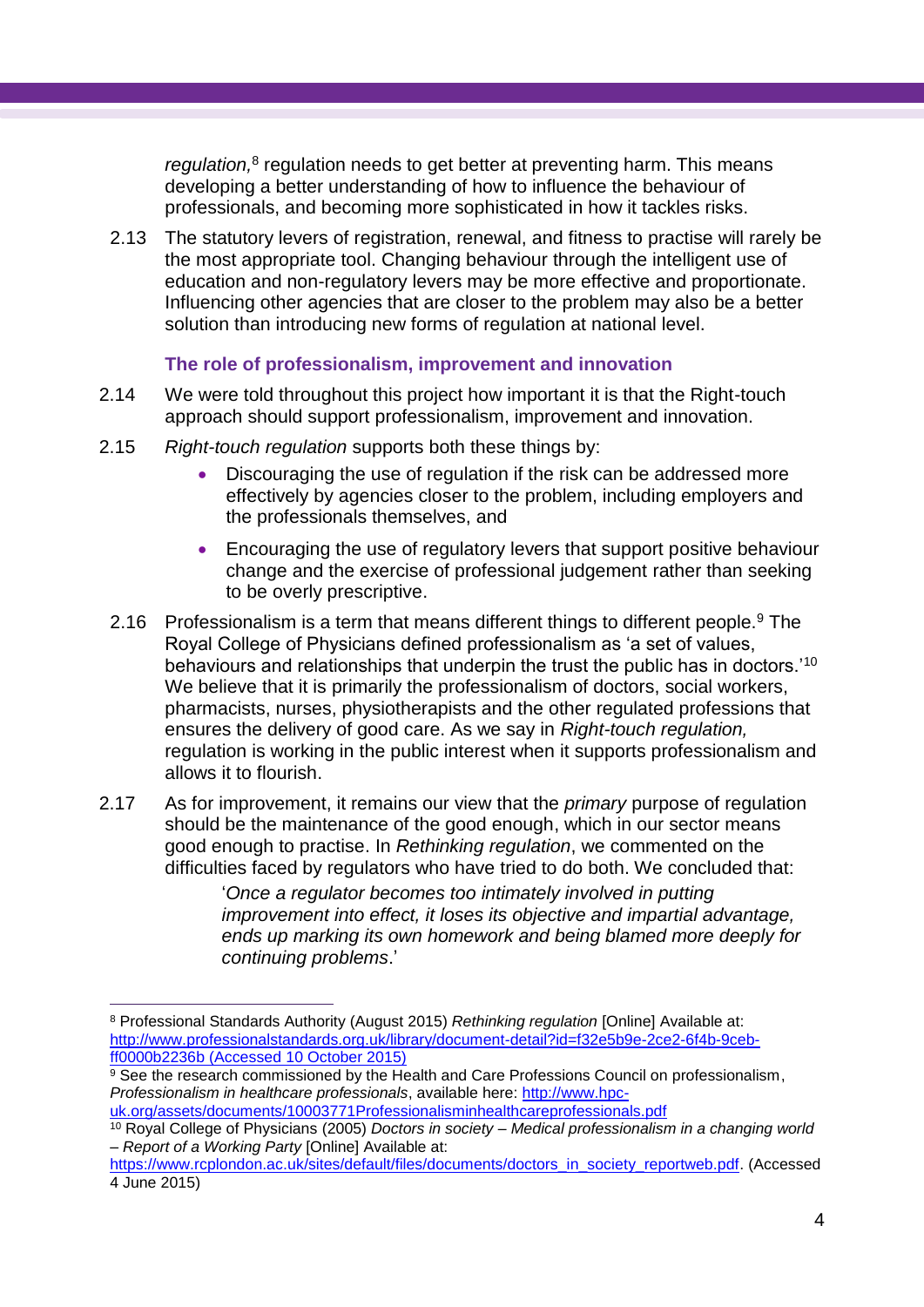- 2.18 Improvement in front-line practice is of course desirable, but we contest that it is the regulator's responsibility to promote excellence. Regulation should help create the conditions in which quality control is maintained, indeed it is entirely appropriate for regulators to engage in activities that have the effect of improving standards provided their primary purpose is to raise the standard to the 'good enough'.
- 2.19 Finally, there were concerns that the focus on risk in *Right-touch regulation*  might prevent innovation in policy-making. Our response to this follows on from what we have said in the preceding paragraphs. *Right-touch regulation* does not stipulate any particular type of response to an identified risk, neither does it define the level or type of risks that warrant a response. There is a huge range of possible solutions to a given problem; some are already commonly used, others have yet to be explored. We hope that *Right-touch regulation* will encourage governments and regulators to develop creative non-regulatory and – where necessary – regulatory solutions, as well as making better use of existing levers.

# **Applying** *Right-touch regulation* **in practice**

- 2.20 Both the 'Call for views' and the seminar brought to light some important points about barriers to applying *Right-touch regulation.*
- 2.21 Some talked about political pressures and 'top-down' solutions undermining the best efforts to apply the Right-touch principles. Concerns were also raised about pressures from lobby groups and constraints posed by '*existing ways of working'.* These are clearly not problems that can be easily resolved. We envisage that in promoting transparent, evidence-based approaches, *Righttouch regulation* can help decision-makers push back against these competing pressures by providing them with a firm evidence base and a well-reasoned rationale.
- 2.22 Others made the point that the current legislative framework could inhibit the development of Right-touch regulatory policy. This is undoubtedly a source of frustration for regulators, as it is very difficult for them to change their governing legislation. But the Right-touch approach promotes making better use of existing mechanisms, and in the absence of legislative reform, regulators can focus on this option, and make effective use of non-statutory levers to help address risks.
- 2.23 As for the bigger picture of health and care regulation, we would argue, as we do in *Rethinking regulation*, that the current framework of professional and system regulation is neither risk-based nor fit for its future purpose, and does need radical reform. This type of reform would of course require major changes to the legislation, so we would agree that at this level the legislation may be inhibiting the development of a regulatory framework in line with our principles.
- 2.24 Concerns were raised about the lack of consistency of application of *Righttouch regulation* across the regulatory framework. We have made a number of changes to *Right-touch regulation* itself which we hope might bring greater consistency to people's interpretations of the guidance. As previously mentioned, we have also used *Rethinking regulation* to explain that some of the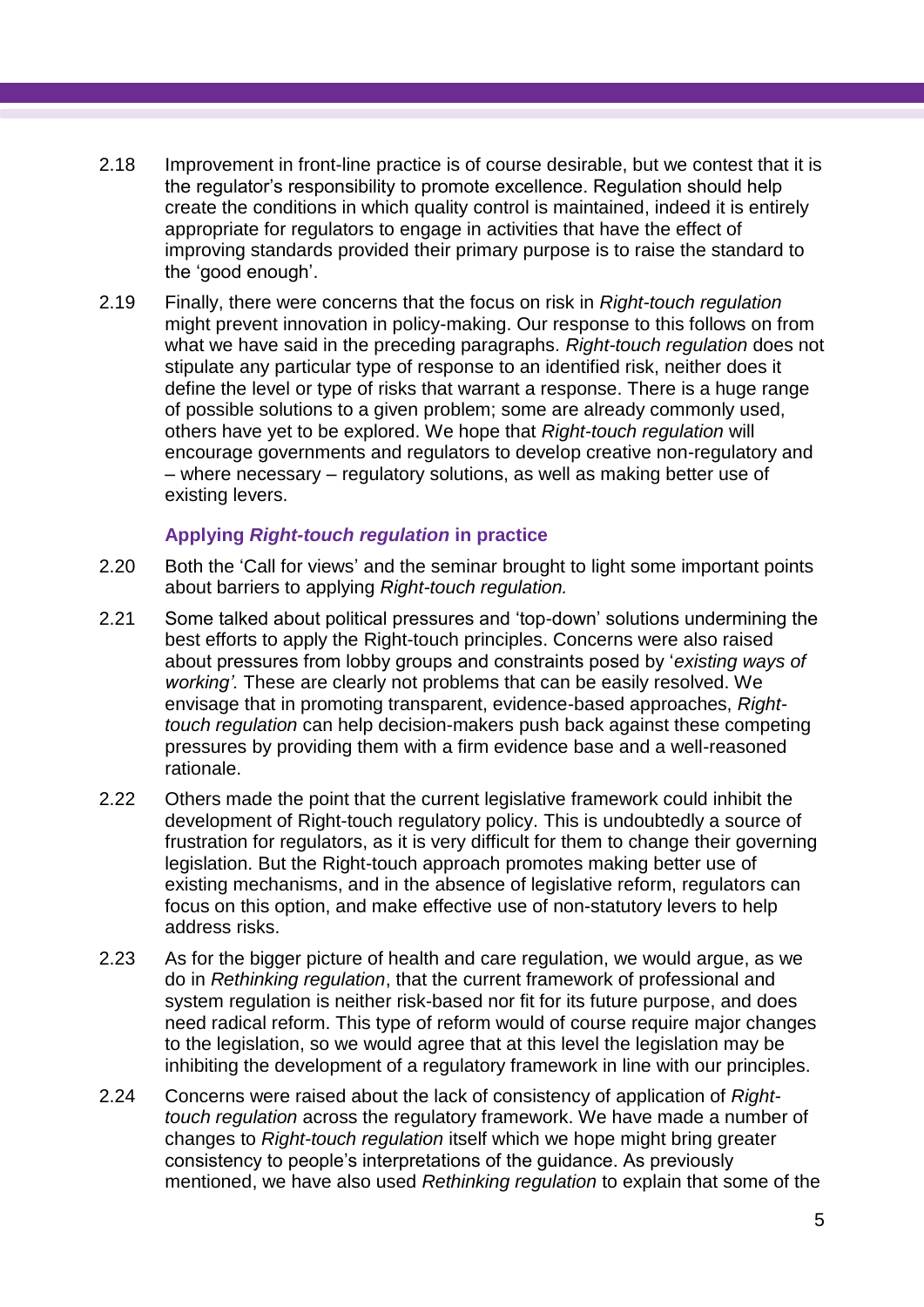inconsistencies in the current system, which are symptomatic of the piecemeal way in which it has developed over many years, need to be addressed through wholesale reforms.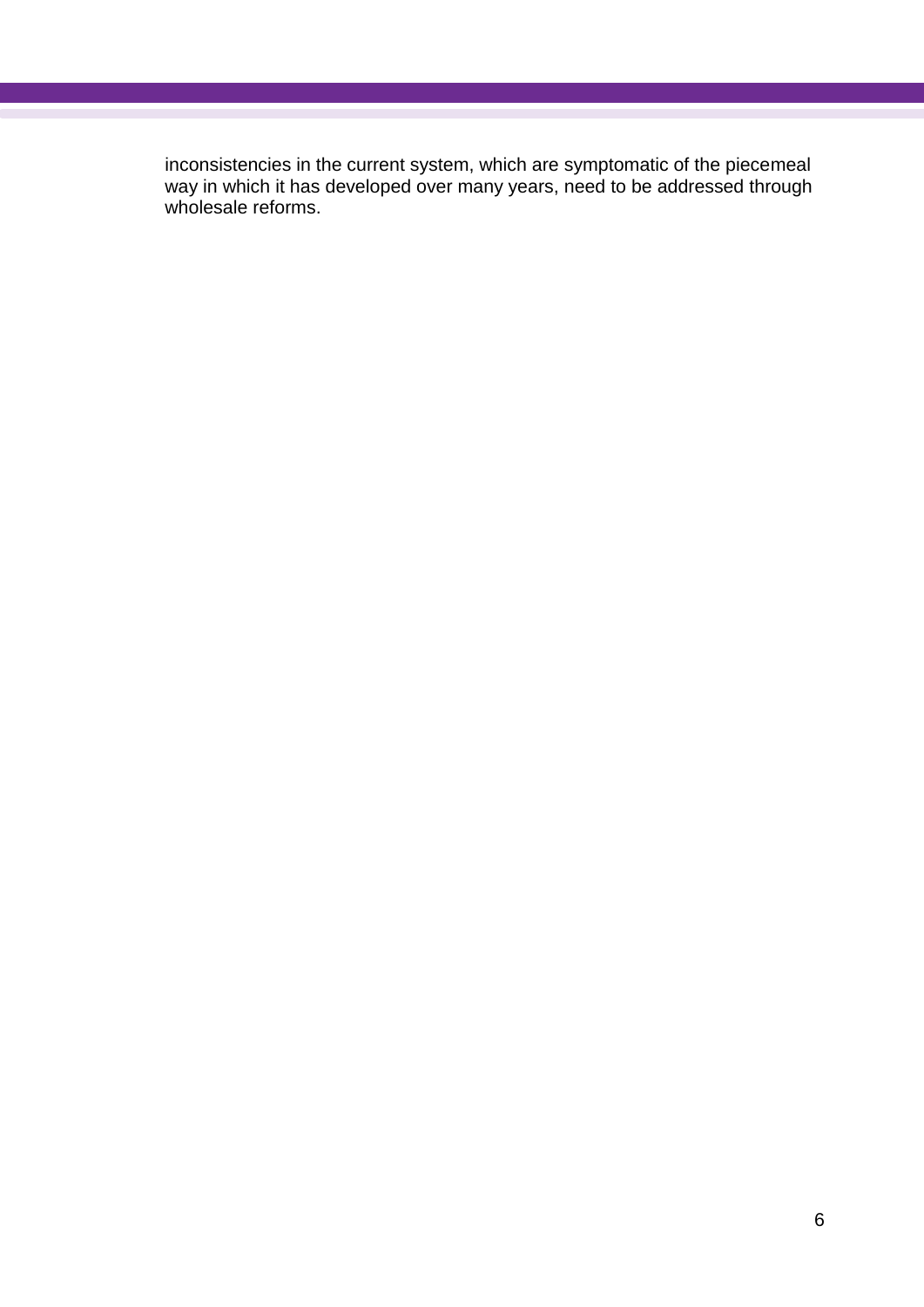# **3. Project overview**

 $\overline{a}$ 

# **Research with patients and the public**

- **Full report available at [http://www.professionalstandards.org.uk/policy](http://www.professionalstandards.org.uk/policy-and-research/right-touch-regulation)[and-research/right-touch-regulation.](http://www.professionalstandards.org.uk/policy-and-research/right-touch-regulation)**
- 3.1 We commissioned Research Works to carry out research with patients and service users on the following topics:
	- What constitutes a potential harm in the eyes of users of health and care services and how various professions and occupations should be overseen to mitigate these potential harms?
	- What kind of oversight service users expect to be in place for certain types of profession and occupations?
	- What evidence service users themselves might contribute to, and how they might be involved in, decision-making on the appropriate type of oversight for the various professions and occupations?
- 3.2 This was a challenging topic to engage members of the public on, because typically participants know very little about regulation and it is a topic that few people think about, particularly in relation to health and social care. For this reason, a deliberative workshop approach was adopted. Deliberative techniques are used when researching topics that target audiences may know little about.
- 3.3 Three qualitative workshop discussions (duration two hours) were conducted. The extended group length ensured that there was sufficient time to introduce different pieces of stimulus and discuss each at length. The sample comprised 24 patients with long-term conditions using a wide range of health and care services. It was segmented into workshop groups (eight participants in each) which were split by age and life stage.
- 3.4 The key recommendations from the research were as follows:
	- Governments and regulators should consider the wide range of settings in which health and social care are provided when seeking evidence of harm to patients and service users
	- Any definition of harm needs to encompass mental as well as physical health, direct and indirect harm. <sup>11</sup> Policy-makers should also consider the greater vulnerability to harm of certain groups of service users or of people in a vulnerable state
	- Policy-makers should be aware that some types of harm are less visible than others.

<sup>11</sup> Direct harm is to the patient or service user's health, indirect harm is through, for example, the negative impact on NHS funding, policies or confidence in a profession or occupation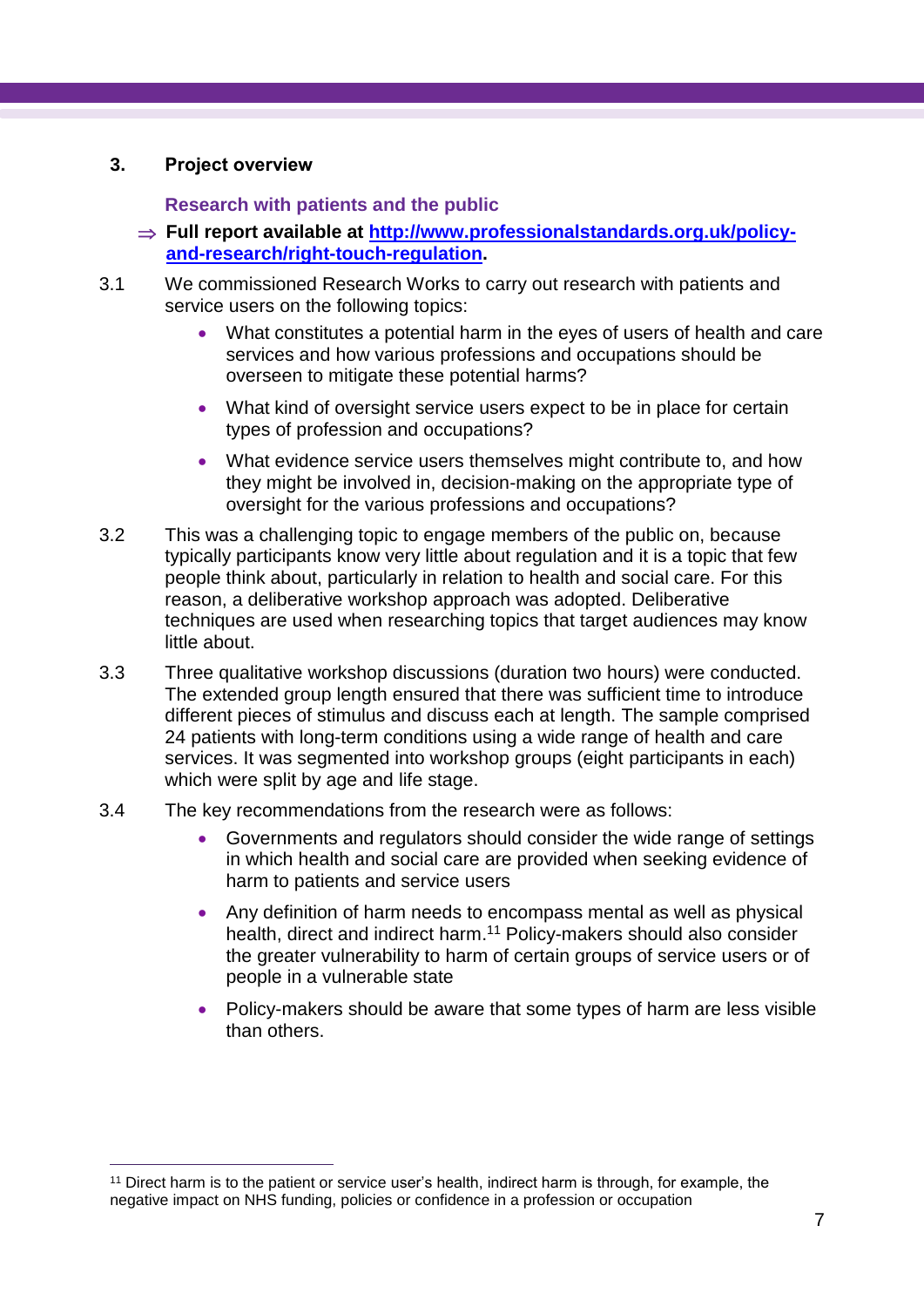#### **Seminar on risk in regulation and applications of Right-touch regulation**

- 3.5 The purpose of the event was to discuss with a wider group of expert and knowledgeable stakeholders the strengths and weaknesses of *Right-touch regulation* as described at the time.
- 3.6 The event was in two parts:

1. Seminar on risk in regulation

Presentations were given by Dinah Godfree (Professional Standards Authority), Dr Henry Rothstein (King's College London), Juliet Oliver and Tim Livesley (Solicitors Regulation Authority) and Shane Carmichael (General Medical Council). These were followed by a round table discussion on risk in regulation.

2. Discussion on practical applications of *Right-touch regulation*

Presentations were given by Harry Cayton (Professional Standards Authority), Jane Pierce (General Dental Council) and Tim Walker (General Osteopathic Council). These were followed by break-out sessions on particular topics.

- 3.7 In addition to the speakers listed above, delegates were present from a number of professional regulators from within health and social care and the legal professions, several of the Accredited Registers in our accreditation scheme<sup>12</sup>, Manchester Business School, Warwick Business School and the Department of Health (England).
- 3.8 A number of questions emerged across the morning and afternoon sessions representing a variety of perspectives on how regulation works.
	- **Evidence**: What should regulators do if there is a paucity of hard data but anecdotal accounts of risk? What is the place of evidence on perceptions of risk? Can risks go unidentified through lack of patient and service user awareness of harm being done or ability / understanding of how to report concerns? Is it right to use the precautionary principle, which gives regulators a licence to intervene as a precautionary measure before a risk has been clearly identified? How can regulators obtain evidence of *why* certain groups of registrants pose risks (not just *that* they pose risks)?
	- **Methodology**: What weight should regulators give to high risks that have a low likelihood of happening and low risks with a high likelihood of happening? How do we decide what is a tolerable level of risk? To what extent should regulators educate the public on the benefits of risk-based regulation? How do we sell the concept of 'acceptable risk' to the public? By focusing on specific risks that may cause unacceptable harm, do we lose sight of the potential impact of a general, lower-level deterioration in standards? Should our understanding of 'risk' include financial, reputational or legal risks to the regulator? If, based on evidence of risk, regulators target certain groups of registrant, could they be at risk of allegations of discrimination? Should regulators mitigate this risk to them

 $\overline{a}$ 

<sup>&</sup>lt;sup>12</sup> See our website for details:<http://www.professionalstandards.org.uk/accredited-registers>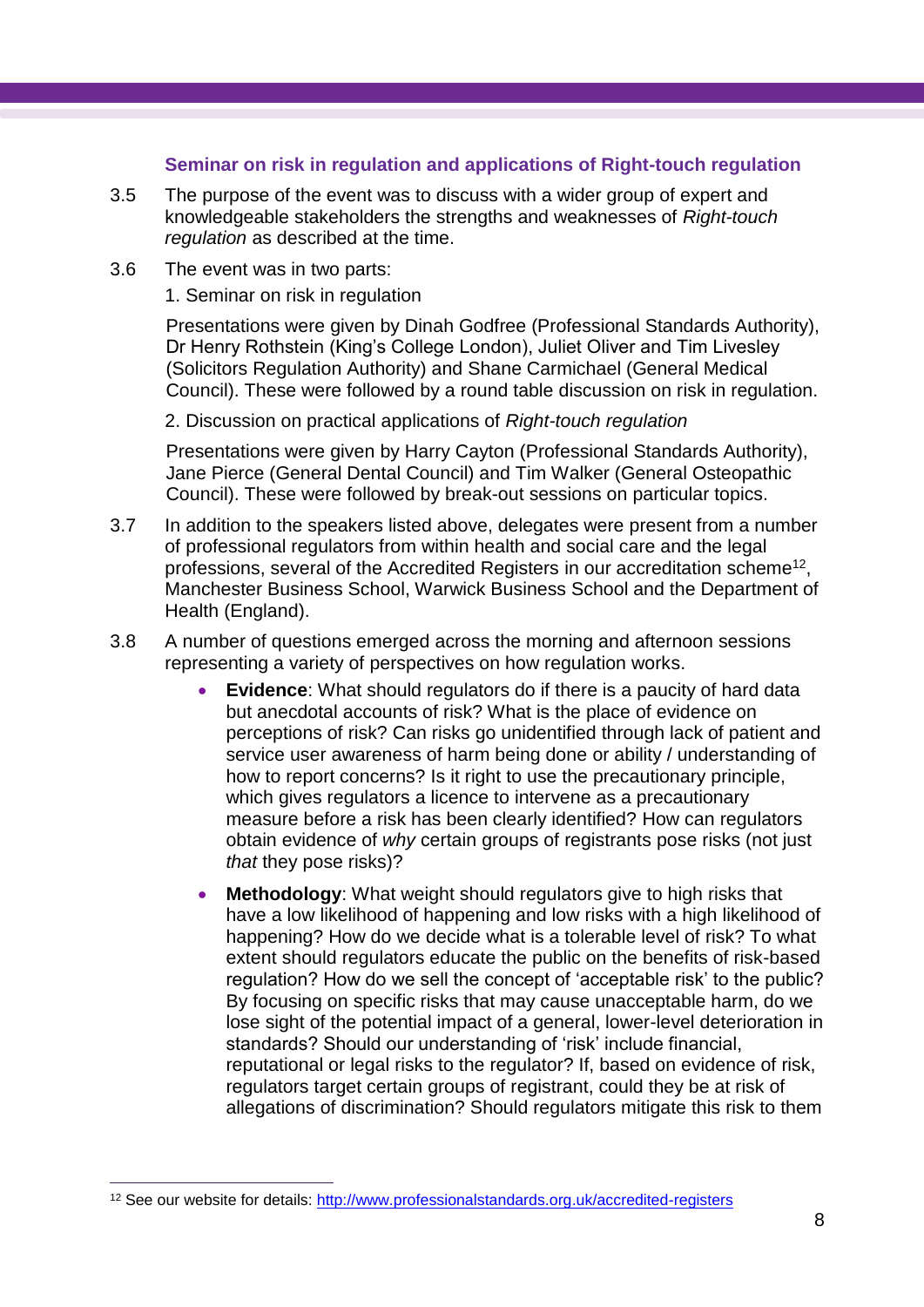by promoting the good rather than underlining the bad, or by using secondary levers which don't count as 'less favourable treatment'?

- **Unintended consequences of regulation**: Could the focus on risk lead to a lack of innovation in policy making?
- **Responding to risk**: Can regulators make greater use of secondary levers, more creative approaches to addressing risks within existing legislation, developmental regulatory responses for low-level risks? There is sometimes a lack of clarity about where responsibility for managing a particular risk lies. Risks can be managed by looking closely at the environment in which registrants are working and, where appropriate, building on local mechanisms already in place (the 'granular approach'). Gathering and communicating evidence to challenge the assumption that statutory regulation is necessarily the solution.
- **Limiting factors**: How can regulators respond when a top-down solution is proposed, which is not 'right-touch'? When regulators are asked to manage perceived risks in a particular way (e.g. through statutory regulation of a specific group), they may not think to challenge the approach. There may be longstanding structures and ways of working (some of which may be set out in regulations) which are difficult to change.

#### **Call for views**

- 3.9 Our Call for views took the form of a questionnaire and was sent out together with the 2010 *Right-touch regulatio*n document. We asked questions on the strengths of the guidance and as well as on possible improvements. Overall, we sought to assess the influence of *Right-touch regulation* in the UK and potentially overseas, in a variety of environments and through references to the guidance in literature.
- 3.10 Respondents were generally supportive of the concept of *Right-touch regulation*. Some felt that its effectiveness relied upon the existence of relevant and good quality evidence, which could be difficult to obtain. There was also support for the new principle of 'agility', which is additional to the five defined by the Better Regulation Executive.
- 3.11 The responses suggested the following areas for development:
	- How the guidance could better reflect the importance of joined-up regulation and collaborative working, fostering professionalism and the use of evidence in informing regulatory policy
	- The concept of risk (including whether it should be seen in narrow terms of prevention of harm, the calibration of risk and how it is being used in practice)
	- How to adhere to the *Right-touch regulation* approach in practice
	- How to promote consistency of approach in applying *Right-touch regulation* in practice, especially across the regulators